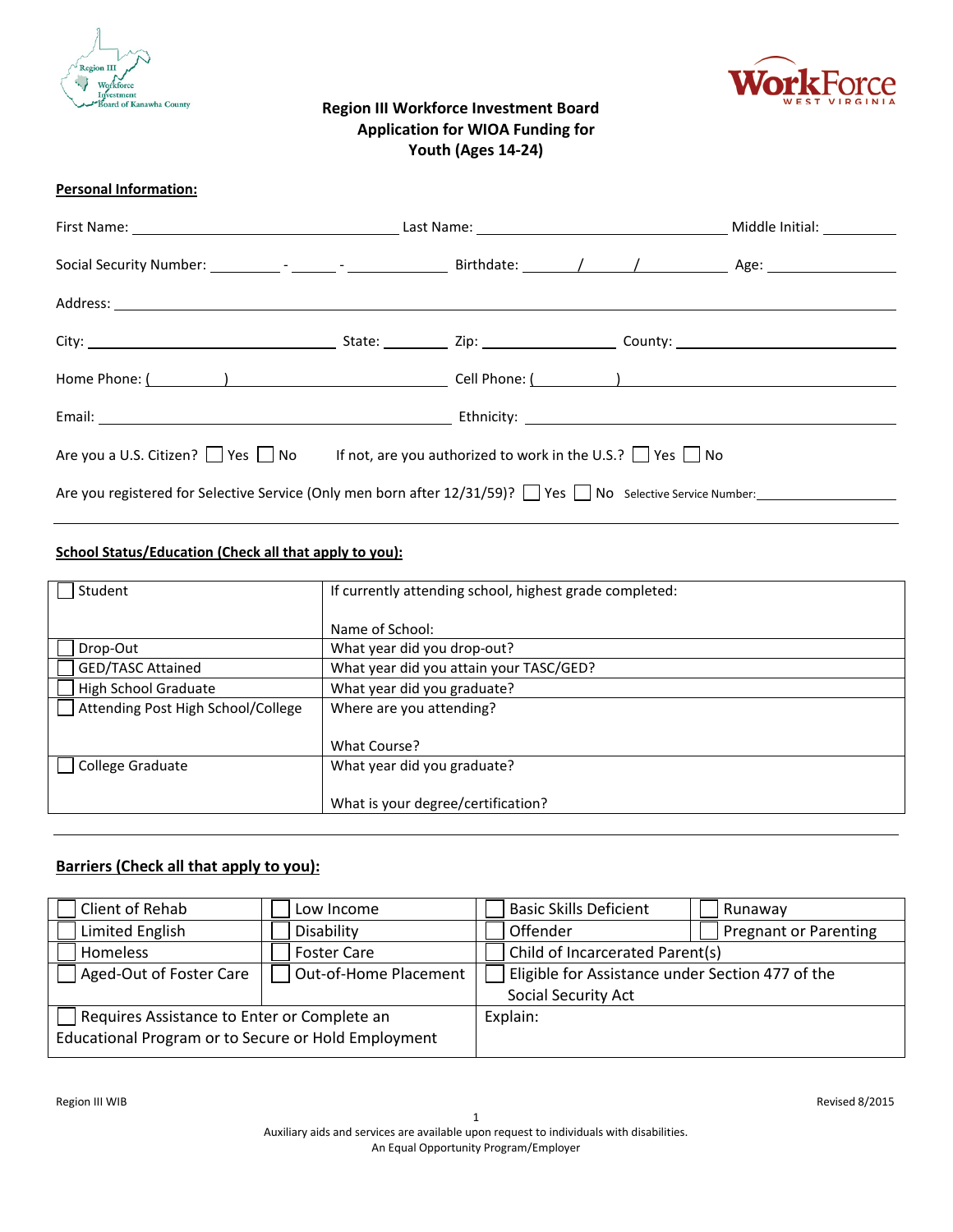| <b>Number in Household/Income:</b>                                                                                                                                                                                                                                                                                                                                                                         |                          |                                                                                          |                                 |                       |
|------------------------------------------------------------------------------------------------------------------------------------------------------------------------------------------------------------------------------------------------------------------------------------------------------------------------------------------------------------------------------------------------------------|--------------------------|------------------------------------------------------------------------------------------|---------------------------------|-----------------------|
| Number of residents in your household (including yourself): __________                                                                                                                                                                                                                                                                                                                                     |                          |                                                                                          |                                 |                       |
| Are you between the ages of 18 and 21? $\Box$ Yes $\Box$ No                                                                                                                                                                                                                                                                                                                                                |                          |                                                                                          |                                 |                       |
| If yes, are you claimed as a dependent on someone else's income tax? $\Box$ Yes $\Box$ No                                                                                                                                                                                                                                                                                                                  |                          |                                                                                          |                                 |                       |
| Do you (or your parent or legal guardian) receive, or in the past 6 months received, food stamps? $\Box$ Yes $\Box$ No<br>If yes, amount: $\frac{5}{2}$                                                                                                                                                                                                                                                    |                          |                                                                                          |                                 |                       |
| Do you (or your parent or legal guardian) receive:<br><b>TANF</b>                                                                                                                                                                                                                                                                                                                                          |                          | $\Box$ Yes $\Box$ No If yes, amount: $\frac{5}{2}$                                       |                                 |                       |
| SSI                                                                                                                                                                                                                                                                                                                                                                                                        |                          | $\Box$ Yes $\Box$ No If yes, amount: $\frac{6}{5}$                                       |                                 |                       |
| Unemployment<br>Compensation                                                                                                                                                                                                                                                                                                                                                                               |                          | $\Box$ Yes $\Box$ No If yes, amount $\frac{1}{2}$                                        |                                 |                       |
| Total household income in the past 6 months (gross income before taxes): $\frac{5}{2}$                                                                                                                                                                                                                                                                                                                     |                          |                                                                                          |                                 |                       |
| Amount the past 6 months $\qquad \qquad x \, 2 =$                                                                                                                                                                                                                                                                                                                                                          |                          |                                                                                          |                                 |                       |
| <b>Employment Information:</b>                                                                                                                                                                                                                                                                                                                                                                             |                          |                                                                                          |                                 |                       |
| Are you currently employed? $\Box$ Yes $\Box$ No If yes, please answer the questions below:                                                                                                                                                                                                                                                                                                                |                          |                                                                                          |                                 |                       |
|                                                                                                                                                                                                                                                                                                                                                                                                            |                          |                                                                                          |                                 |                       |
|                                                                                                                                                                                                                                                                                                                                                                                                            |                          |                                                                                          |                                 |                       |
|                                                                                                                                                                                                                                                                                                                                                                                                            |                          |                                                                                          |                                 |                       |
| <b>Military History</b>                                                                                                                                                                                                                                                                                                                                                                                    |                          |                                                                                          |                                 |                       |
| Are you a military veteran?   Yes   No (If yes, please provide DD-214)                                                                                                                                                                                                                                                                                                                                     |                          |                                                                                          |                                 |                       |
|                                                                                                                                                                                                                                                                                                                                                                                                            |                          |                                                                                          |                                 |                       |
| The confidential information contained in this application will be used for determination and verification of eligibility for<br>enrollment. I certify that, to the best of my knowledge, the information given is true and accurate. My signature on this form<br>gives authorization for this applicant to participate. I realize that the giving of false information is a crime and punishable by law. |                          |                                                                                          |                                 |                       |
| Signature of Participant                                                                                                                                                                                                                                                                                                                                                                                   | Date                     |                                                                                          | Signature of Parent or Guardian | Date                  |
|                                                                                                                                                                                                                                                                                                                                                                                                            | <b>WIOA Case Manager</b> | Date                                                                                     |                                 |                       |
| Region III WIB                                                                                                                                                                                                                                                                                                                                                                                             |                          | 2                                                                                        |                                 | <b>Revised 8/2015</b> |
|                                                                                                                                                                                                                                                                                                                                                                                                            |                          | Auxiliary aids and services are available upon request to individuals with disabilities. |                                 |                       |

An Equal Opportunity Program/Employer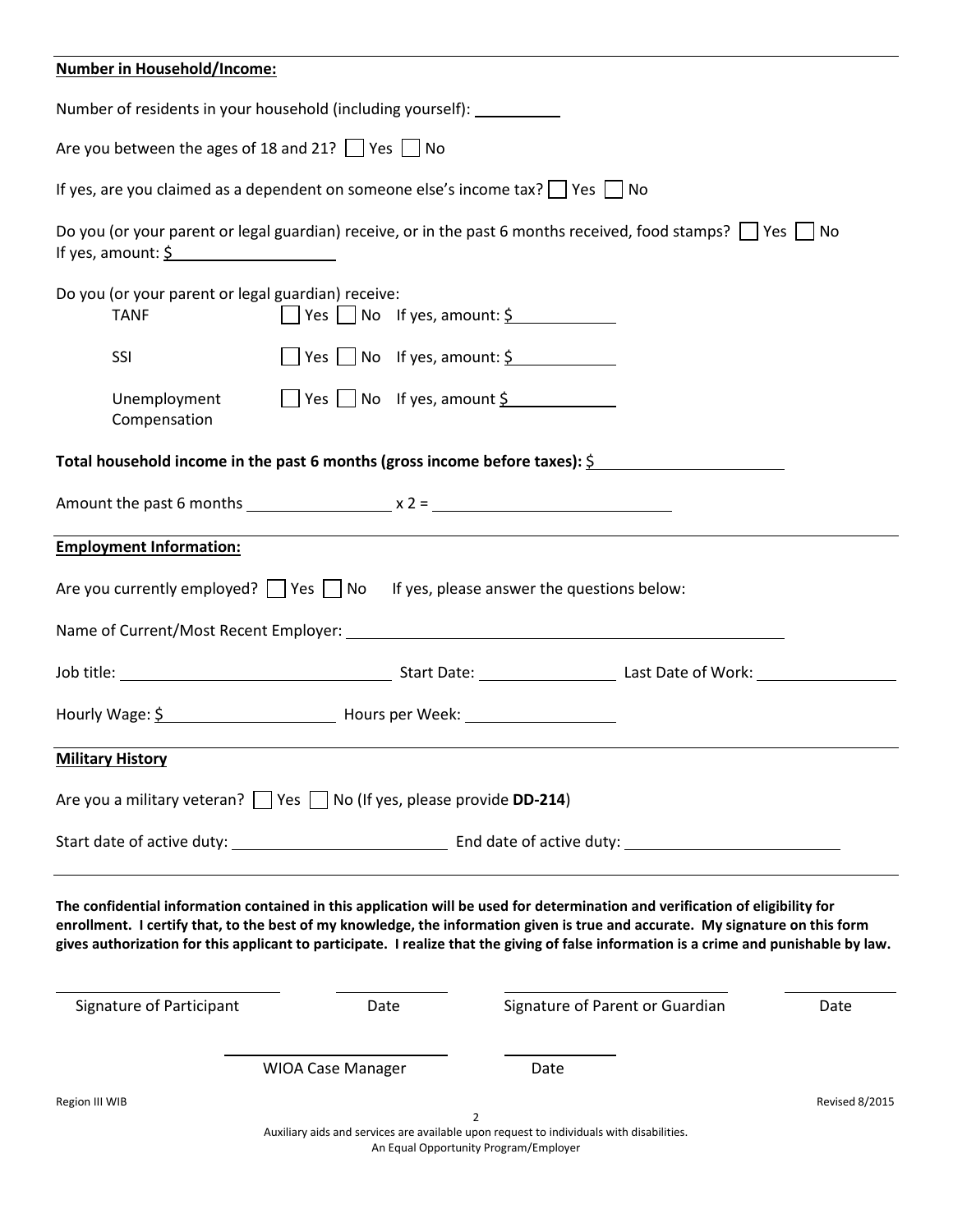# WORKFORCE WV PRIVACY/DISCLAIMER STATEMENT

By enrolling with WORKFORCE West Virginia, you agree that the American Job Center (AJC) Partners can see and use the information contained within your application in order to better provide assistance to you in determining eligibility for assistance in obtaining employment, training for employment, or other services. Personal information such as social security number, race, ethnicity, sex, and disability status is being required for federal recordkeeping and reporting requirements only and is kept confidential. For your convenience, our Privacy Policy is provided below.

**I have read the above statement and agree, indicating so below with my signature, that the WorkForce West Virginia Partners can see and use the information in this application in order to provide assistance to me. In the event I disagree, I will not sign, and notify the individual with whom I am conducting my business.**

| Applicant's Signature           | Date |
|---------------------------------|------|
| Signature of Parent or Guardian | Date |

# **INFORMATION VALUES AND PRIVACY POLICY STATEMENT**

Our Consumer Information Values and Privacy Policy are provided to help you understand how we protect your personal information. This policy provides you with an opportunity to make informed choice about the management of personal information. Also there are several convenient ways to obtain more information, including answers to commonly asked questions about privacy. You may call toll-free at 1-877-967-5498 with any further questions or concerns.

# **VALUES**

# **Information security is a priority.**

One of our highest priorities is information security. We regularly review our security standards and practices to protect against unauthorized access to information.

### **POLICY**

### **How we keep your information secure.**

Information security is one of our highest priorities. This priority is emphasized by our internal employee Code of Conduct, this Privacy Policy, and the contracts and agreements that we sign with external suppliers and partners. Employees who violate our policies and procedures regarding privacy are subject to disciplinary action, and our partners and suppliers are bound to uphold our procedures regarding privacy under the terms of our legal contracts with them. We safeguard information by regularly assessing security standards and procedures to protect against unauthorized access to personal information. We limit access to personal information about you to those employees who need to know that information to provide products ad services to you. We maintain physical, electronic, and procedural safeguards that comply with federal regulations to protect your personal information.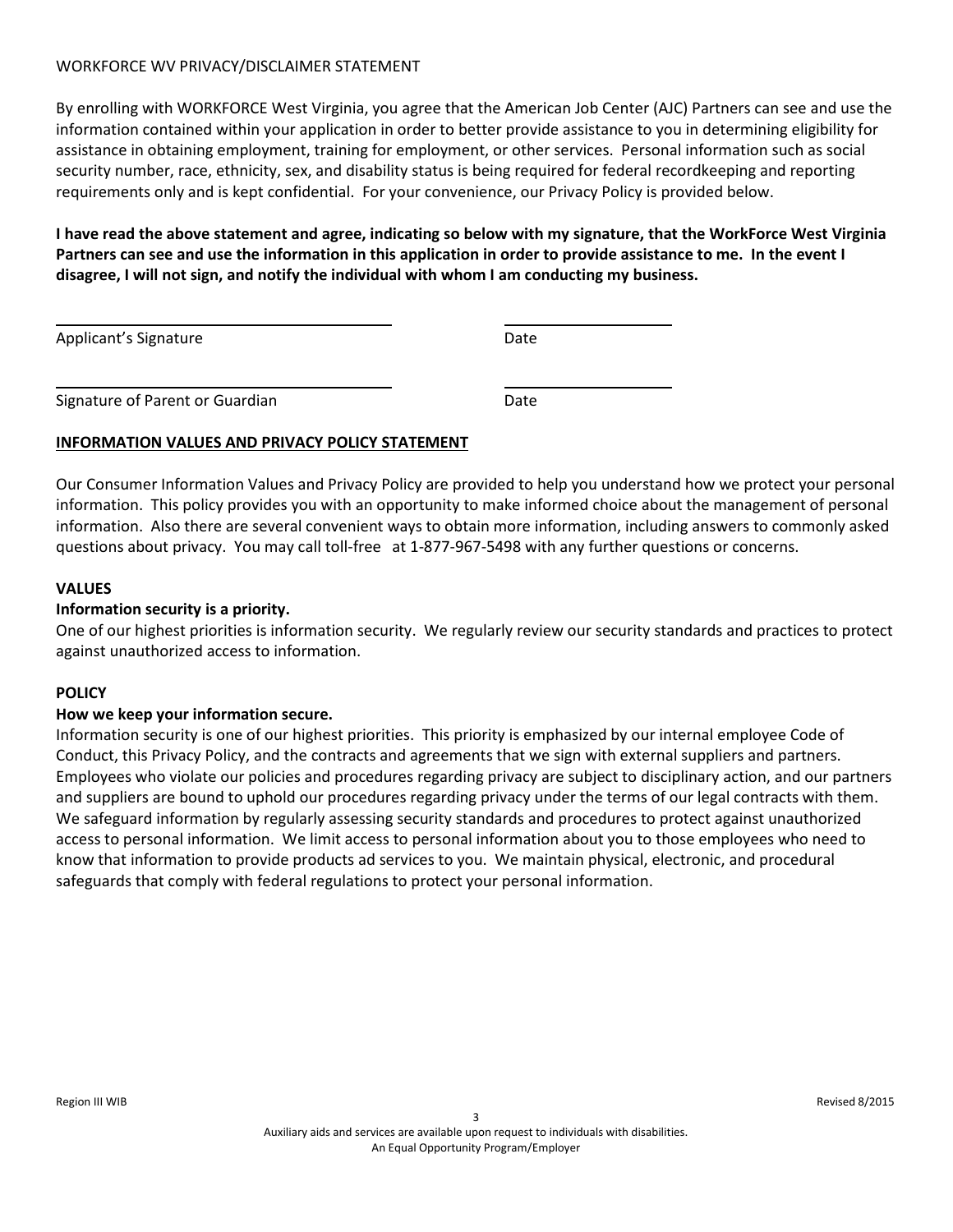#### **EQUAL OPPORTUNITY IS THE LAW**

As an APPLICANT/CLAIMANT, we welcome you to WorkForce West Virginia.

#### --- **It is against the law for this recipient of Federal financial assistance to discriminate on the following basis:**

Against any individual in the United States, on the basis of race, color, religion, sex, national origin, age, disability, political affiliation or belief; and

Against any beneficiary of programs under Title I of the Workforce Innovation Opportunity Act (WIOA), on the basis of citizenship/lawful residence/work status or participation in any WIOA Title I-financially assisted program or activity.

#### **The recipient must not discriminate in any of the following areas:**

Deciding who will be admitted, or have access, to any WIOA Title I-funded program or activity: Providing opportunities in, or treating any person with regard to, such as a program or activity; or making employment decisions in the administration of, or in connection with, such a program or activity.

### **WHAT TO DO IF YOU BELIEVE YOU HAVE EXPERIENCE DISCRIMINATION**

If you think that you have been subjected to discrimination under WIOA Title I-funded program or activity, you may file a complaint within 180 days from the date of the alleged violation with either the recipient: **Vickie Elkins**, Equal Opportunity Officer, WorkForce West Virginia, 112 California Avenue, Charleston, WV 25305, 304-558-1600; 304-558-1549 (TDD) or the Director, Civil Rights Center, (CRC), U.S. Department of Labor, 200 Constitution Avenue NW, Room N-4123, Washington, DC 20210, 202-693-6502; 202-693- 6516/16 (TTY).

If you file a complaint with the recipient, you must wait either until the recipient issues a written Notice of Final Action, or until 90 days have passes (whichever is sooner), before filing with the Civil Rights Center (see address above). If the recipient does not give you a written Notice of Final Action within 90 days of the day on which you filed your complaint, you do not have to wait for the recipient to issue that Notice before filing a complaint with the CRC. However, you must file your CRC complaint within 30 days of the 90-day deadline (in other words, within 120 days after you filed your complaint with the recipient). If the recipient does give you a written Notice of Final Action on your complaint, but you are dissatisfied with the decision or resolution, you may file a complaint with CRC. You must file your CRC complaint within 30 days of the date on which you received the Notice of Final Action.

### **I have read the above Civil Rights Statement and understand it.**

| <b>Applicant - Print Name</b> |  |
|-------------------------------|--|
|-------------------------------|--|

**Applicant - Print Name Applicant – Signature Date**

**Parent or Guardian – Print Name Parent or Guardian – Signature Date**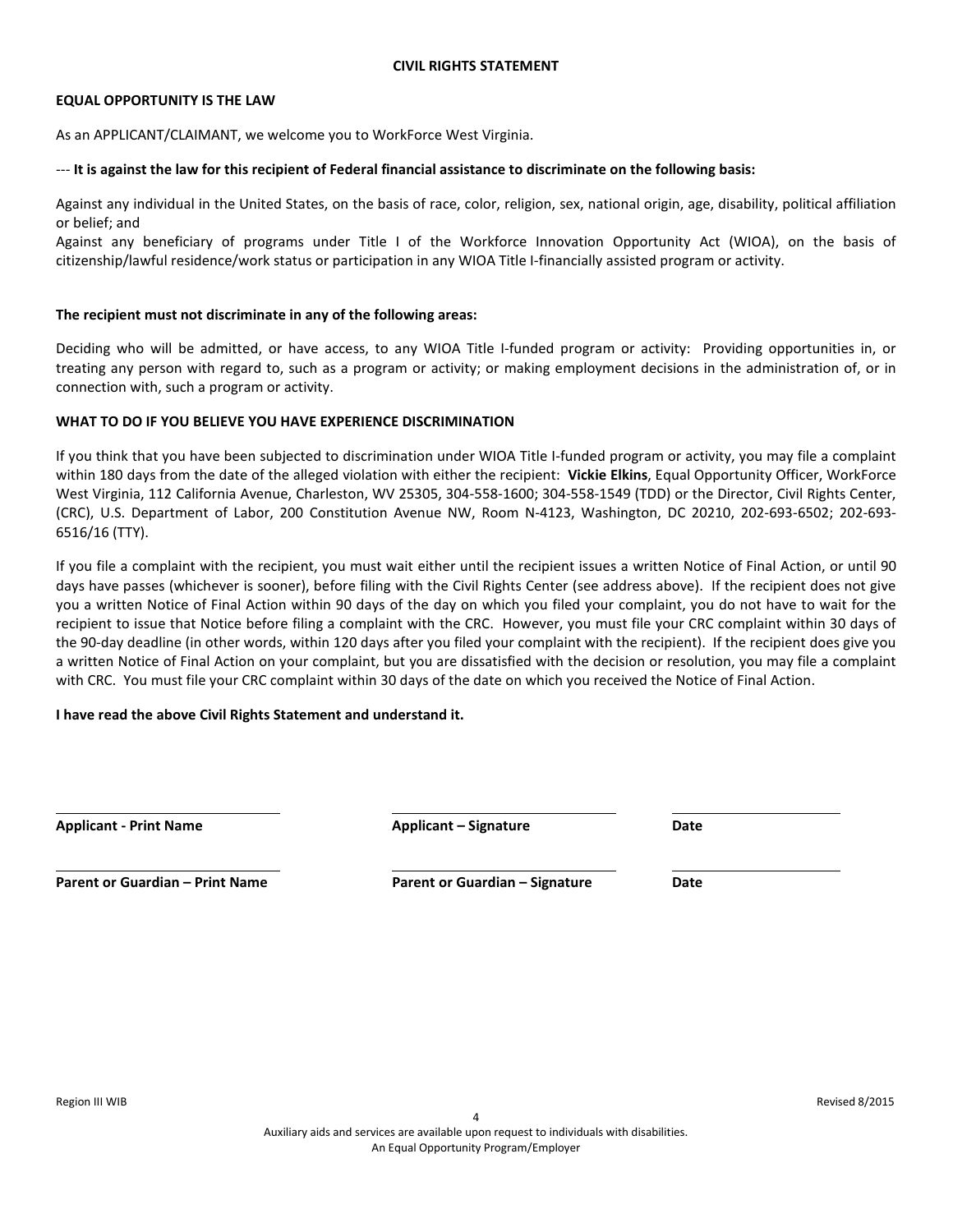#### **Region III Workforce Investment Board**

#### **Authorization to Release Information**

I hereby authorize Region III Workforce Investment Board and WorkForce WV permission to print the details of my accomplishments during my time in the WIOA program. I also agree to allow my picture to be used if necessary. I am fully aware that all information will be used in an attempt to highlight only my accomplishments. I am also aware that all information will be used for statistical data, reports, public relations, newsletters, or for general correspondences. If there are any questions, I may be contacted by the numbers listed on file. By signing this form, I also understand that the Region III Workforce Investment Board and WorkForce WV will track my progress in the WIOA program and authorize appropriate staff to contact myself and employers for a minimum of 1 year.

Applicant's Signature **Date** Date **Date** 

Signature of Parent or Guardian Date Date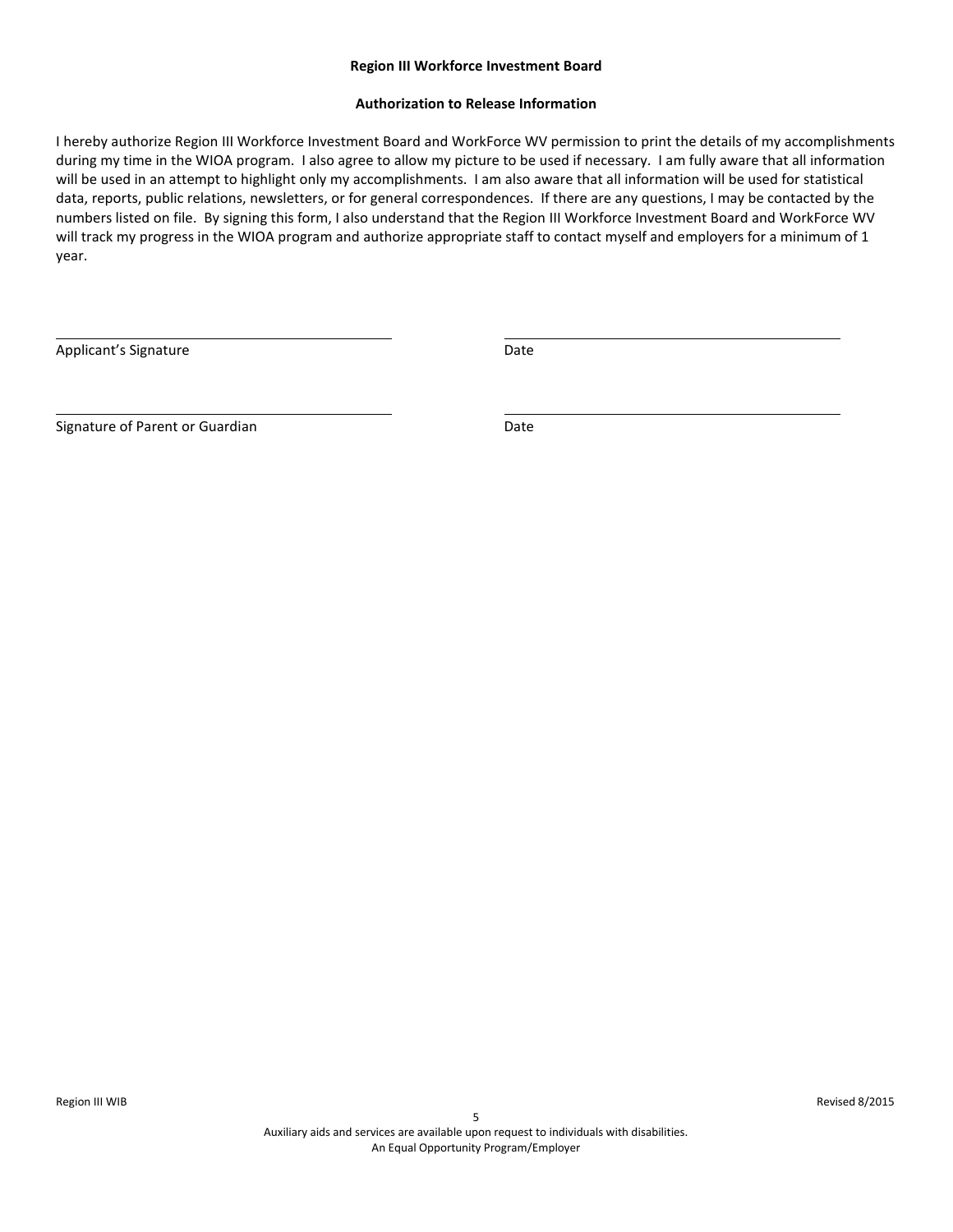#### **GRIEVANCE PROCEDURE**

### **Workforce Innovation Opportunity Act**

All WIOA program participants, WorkForce WV American Job Center Partners, Service Providers, and other interested parties have the right to file a grievance. Such parties may file a complaint concerning any aspect of the implementation of the Workforce Innovation Opportunity Act when they feel the provisions of the Act have not been followed.

Grievance: An actual or supposed circumstance regarded as just cause for protest or complaint.

### **GRIEVANCE PROCEDURE:**

**Step 1:** The person having the complaint shall discuss it and put in writing to his/her immediate supervisor/instructor where applicable within tow (2) working days of the alleged occurrence. A written response will be given to the grievant within three (3) working days. The grievant may request assistance from anyone in writing the complaint.

Grievant accepts the decision or proceeds to:

**Step 2:** Grievant requests an investigation by contacting the Workforce Investment Board of Kanawha County (WIB-KC) in writing within five (5) working days. Electronic mail and faxed complaints, as well as letters in any form, meet the definition of "in writing". Verbal complaints will not be accepted for investigation. The complaint should specify what the issue is; to the extent possible, indicate what provision of the Act the complainant feels has been violated; and what remedy the complainant is seeking to satisfy the complaint.

> An investigator will be assigned from the WIB-KC staff to review and/or investigate the complaint. Written grievance should be sent to:

> > Complaints Review Officer Workforce Investment Board of Kanawha County PO Box 3726 Charleston, WV 25337 Fax: (304) 344-5762

The Complaints Review Office will review the complaint in a final attempt to reach an informal resolution. A written decision is rendered to all parties within ten (10) days.

### **APPEAL:**

The decision of the Workforce Investment Board of Kanawha County may be appealed if either party is not satisfied by the action of the WIB-KC. Within five (5) working days from the date the decision was received, a completed Request for Hearing form, which is attached to the decision rendered by WIB-KC, must be forwarded to:

> WorkForce West Virginia Building 4, Room 610 112 California Ave. Charleston, WV 25305 (304) 558-7024

The hearing officer will schedule a hearing to be held within twenty (20) working days of receipt of a request. Parties to the hearing may be represented at the hearing, but the hearing is not a legal proceeding. The hearing may be held either in person or by phone, at the complainant's discretion. Parties to the complaint may bring witnesses to present evidence at the hearing. The hearing officer will issue a final decision within twenty (20) working days of the hearing.